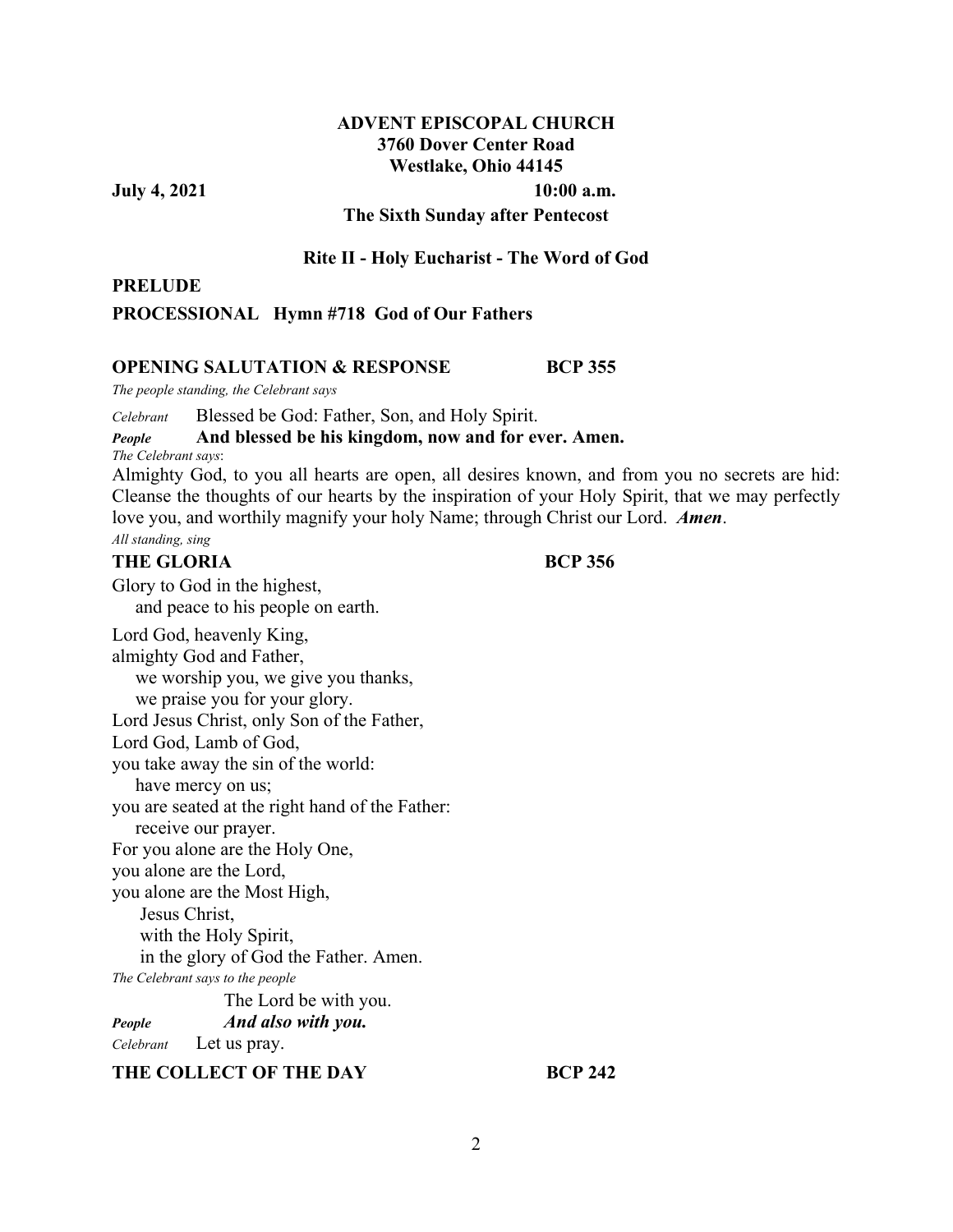Lord God Almighty, in whose Name the founders of this country won liberty for themselves and for us, and lit the torch of freedom for nations then unborn: Grant that we and all the people of this land may have grace to maintain our liberties in righteousness and peace; through Jesus Christ our Lord, who lives and reigns with you and the Holy Spirit, one God, for ever and ever. *Amen.*

*The people sit* 

| <b>READING</b> | Ezekiel 2:1-7         | Pew Bible 867  |
|----------------|-----------------------|----------------|
| Reader         | The Word of the Lord. |                |
| People         | Thanks be to God.     |                |
| <b>PSALM</b>   | 123                   | <b>BCP 780</b> |
|                |                       |                |

<sup>1</sup> To you I lift up my eyes,\*

to you enthroned in the heavens.

- 2 As the eyes of servants look to the hand of their masters,\* and the eyes of a maid to the hand of her mistress,<br> $\frac{3}{2}$ . So our over look to the Lord our God.\*
- So our eyes look to the Lord our God,\* until he show us his mercy.
- 4 Have mercy upon us, O Lord, have mercy,\* for we have had more than enough of contempt,
- <sup>5</sup> Too much of the scorn of the indolent rich,\* and of the derision of the proud.

# **Psalm Response (sing)**

*Glory be to the Father, and to the Son, and to the Holy Ghost, as it was in the beginning, is now, and ever shall be, world without end. Amen. Amen.* 

**READING 2 Corinthians 12:2-10 Pew Bible 1216**  Reader The Word of the Lord. *People* **Thanks be to God.** 

# **GOSPEL PROCESSION O Love of God**

O love of God, how strong and true, Eternal and yet ever new; Uncomprehended and unbought, Beyond all knowledge and all thought.

|        | according to Mark.         |
|--------|----------------------------|
| People | Glory to you, Lord Christ. |

| THE HOLY GOSPEL Mark 6:1-6 |                                                | Pew Bible 1051 |
|----------------------------|------------------------------------------------|----------------|
|                            | $T1 \quad C \quad 1 \quad C.1 \quad T \quad 1$ |                |

The Gospel of the Lord. *People* **Praise to you, Lord Christ.** 

O wide embracing, wondrous Love,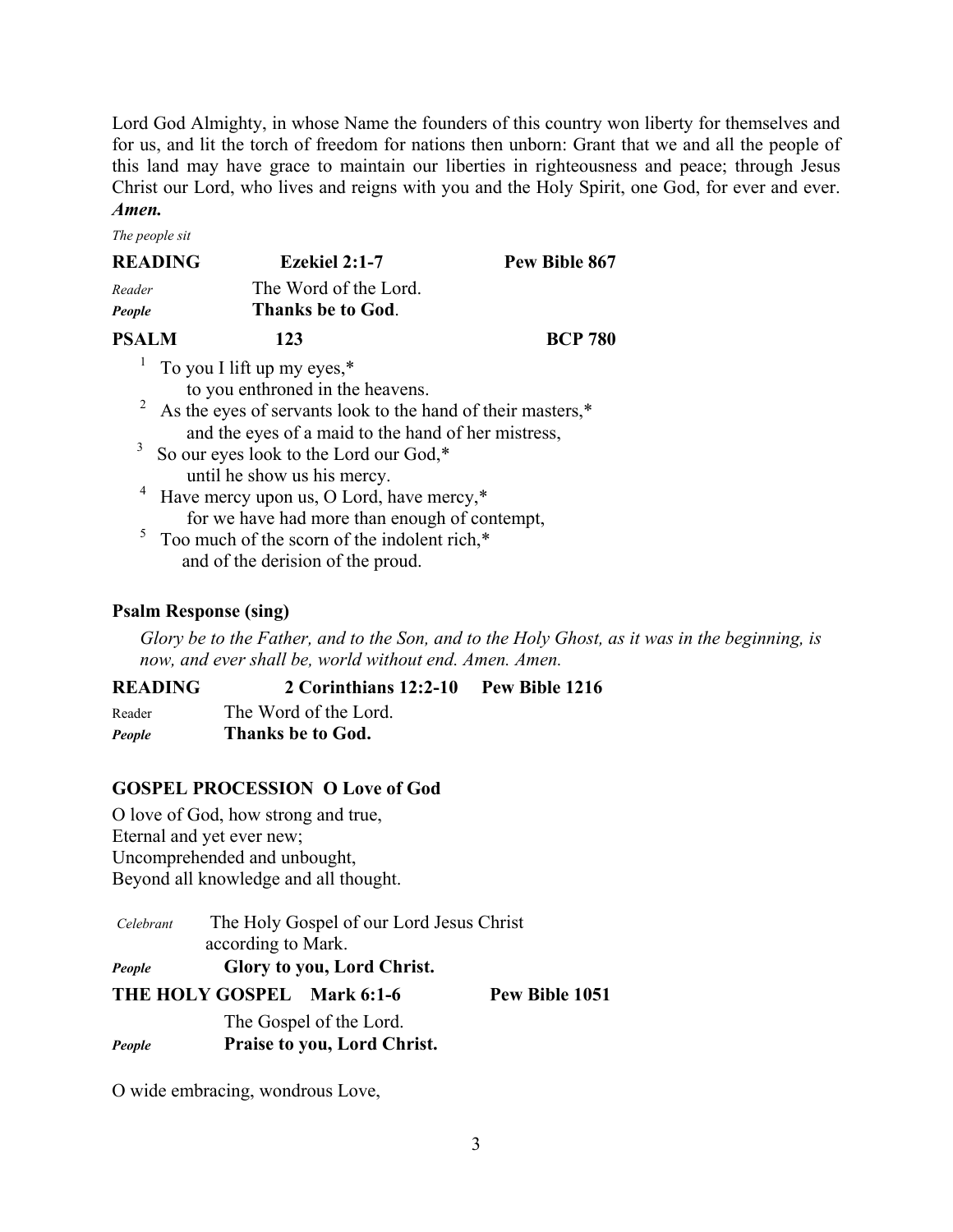We read thee in the sky above; We read thee in the earth below, In seas that swell and streams that flow.

**SERMON** Seth McCormick

Hospice Chaplain, Carilion Clinic Hospice, Roanoke, VA

# **NICENE CREED (all standing**) **BCP 358**

We believe in one God, the Father, the Almighty, maker of heaven and earth, of all that is, seen and unseen. We believe in one Lord, Jesus Christ, the only Son of God, eternally begotten of the Father, God from God, Light from Light, true God from true God, begotten, not made, of one Being with the Father. Through him all things were made. For us and for our salvation he came down from heaven: by the power of the Holy Spirit he became incarnate from the Virgin Mary, and was made man. For our sake he was crucified under Pontius Pilate; he suffered death and was buried. On the third day he rose again in accordance with the Scriptures; he ascended into heaven and is seated at the right hand of the Father. He will come again in glory to judge the living and the dead, and his kingdom will have no end. We believe in the Holy Spirit, the Lord, the giver of life, who proceeds from the Father and the Son. With the Father and the Son he is worshiped and glorified. He has spoken through the Prophets. We believe in one holy catholic and apostolic Church. We acknowledge one baptism for the forgiveness of sins. We look for the resurrection of the dead. and the life of the world to come. Amen.

#### **PRAYERS OF THE PEOPLE BCP 392, Form 6**

*The Leader and People pray responsively* In peace, we pray to you, Lord God. *Silence*  For all people in their daily life and work;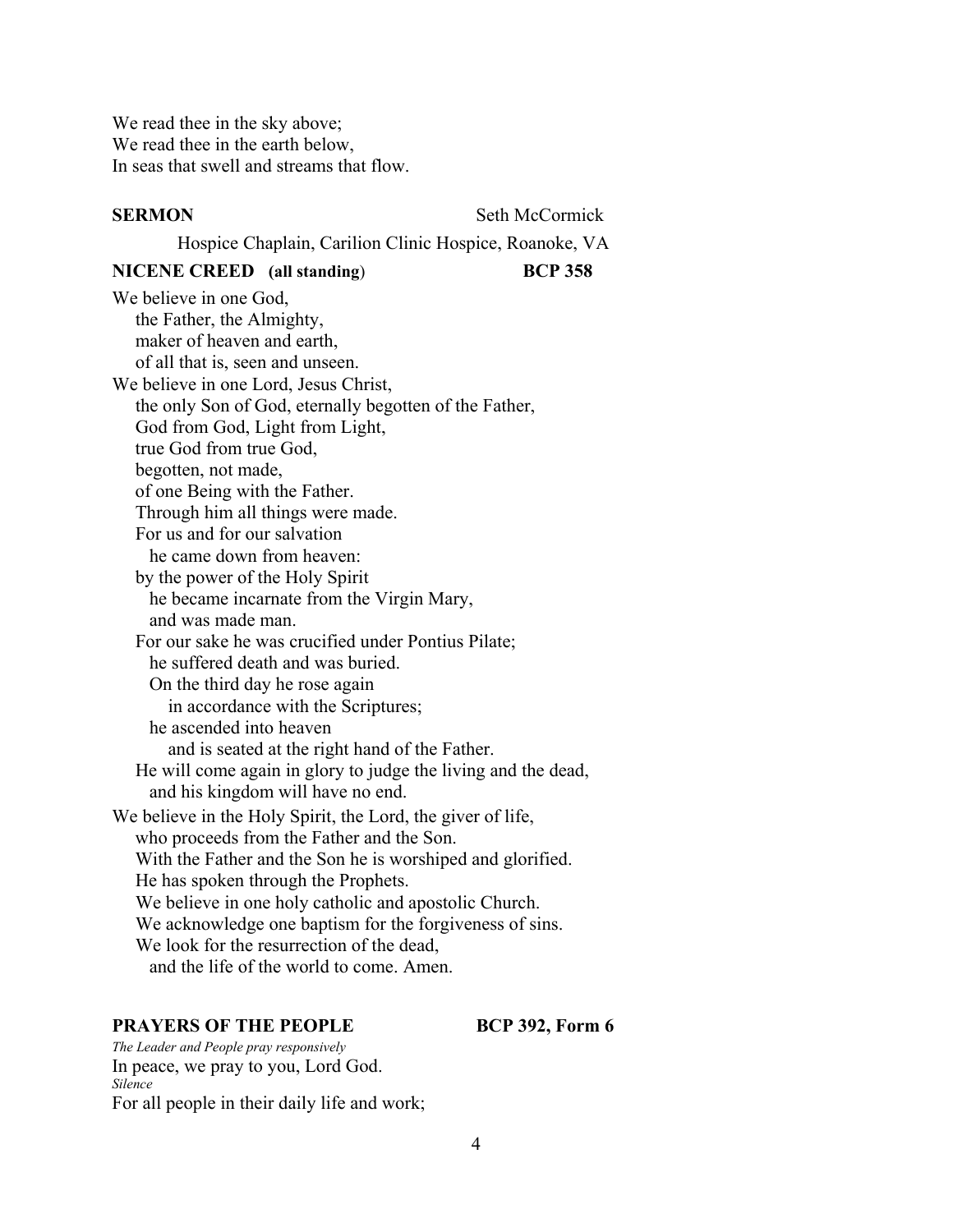*For our families, friends, and neighbors, and for those who are alone.* 

For this community, the nation, and the world;

*For all who work for justice, freedom, and peace.*

For the just and proper use of your creation;

*For the victims of hunger, fear, injustice, and oppression.*

For all who are in danger, sorrow, or any kind of trouble;

*For those who minister to the sick, the friendless, and the needy.*

For the peace and unity of the Church of God;

*For all who proclaim the Gospel, and all who seek the Truth.*

For Archbishop Welby*;* our Presiding Bishop Curry; our own Bishop Hollingsworth; and for all bishops and other ministers;

# *For all who serve God in his Church.*

For the special needs and concerns of this congregation. *Silence The People may add their own petitions* Hear us, Lord;

## *For your mercy is great***.**

We thank you, Lord, for all the blessings of this life. *Silence*

*The People may add their own thanksgivings*

We will exalt you, O God our King;

# *And praise your Name for ever and ever.*

We pray for all who have died, that they may have a place in

your eternal kingdom.

*Silence*

*The People may add their own petitions*

Lord, let your loving-kindness be upon them;

*Who put their trust in you. Silence* 

*Our Father in heaven,* 

*We pray with open hearts and minds to know your will for us. Reveal to us the initiatives we should take:* 

*For nourishing ourselves with your Word; for supporting each other in Christian fellowship; for taking the Gospel to outside communities; and for loving and serving others in the power of your Spirit.* 

*We are grateful for the pastoral encouragement you have provided us in this season. We are grateful for our lay leadership in their shouldering of extra burdens. Lord, we ask that you lay bare the hearts of this congregation, and open each one of us to every new day. Open us to what you have for our future as a new church family in Christ. Amen.* 

# **CONFESSION & ABSOLUTION BCP 360**

*Leader* We pray to you also for the forgiveness of our sins.

 *Leader and People Have mercy upon us, most merciful Father; in your compassion forgive us our sins, known and unknown,*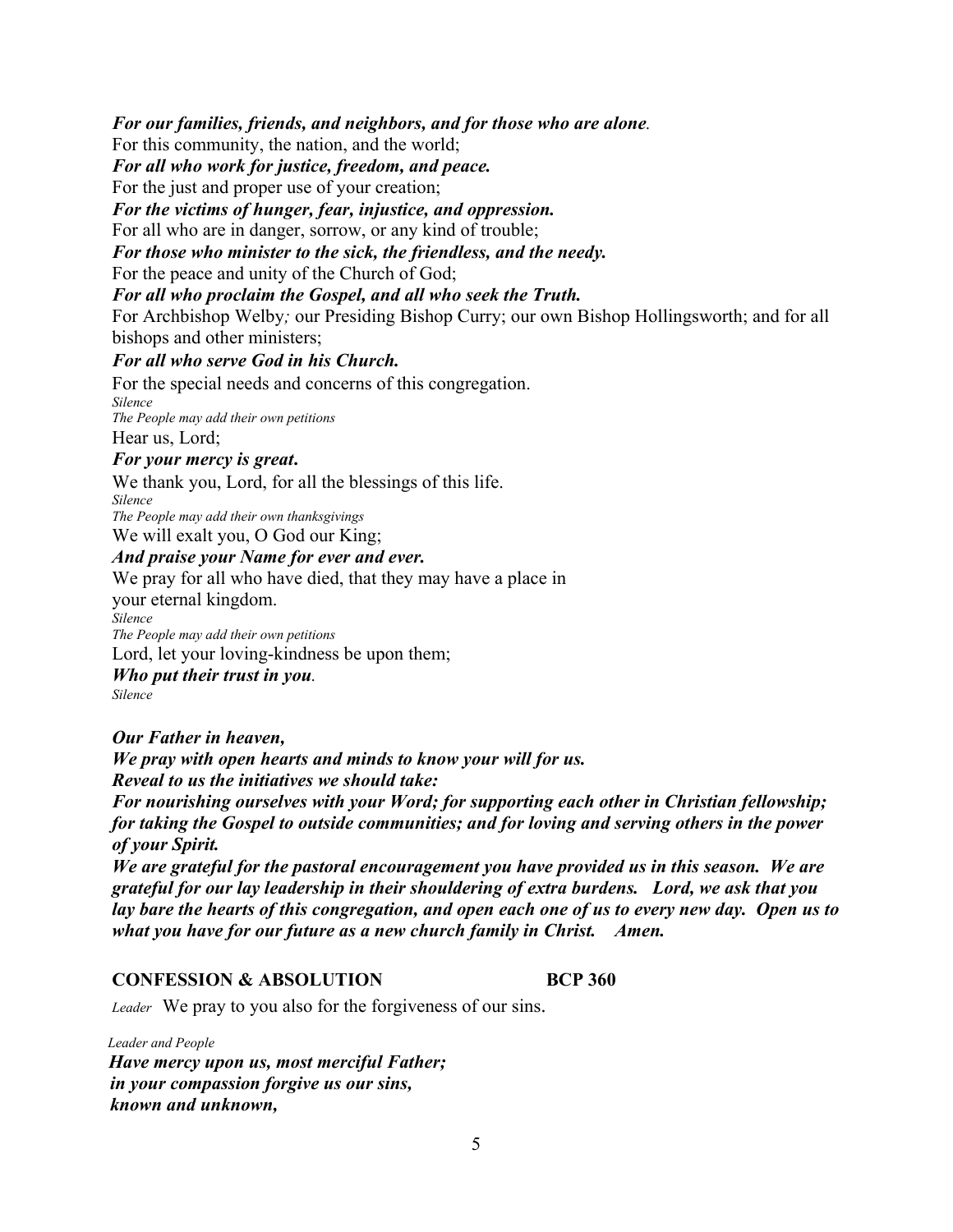*things done and left undone; and so uphold us by your Spirit that we may live and serve you in newness of life, to the honor and glory of your Name; through Jesus Christ our Lord. Amen.*

#### *Celebrant concludes with an Absolution*

Almighty God have mercy on you, forgive you all your sins through our Lord Jesus Christ, strengthen you in all goodness, and by the power of the Holy Spirit keep you in eternal life. *Amen.*

### **THE PEACE**

*All stand. The Celebrant says to the people* The peace of the Lord be always with you. *People* **And also with you.**

*Then the Celebrant and People may greet one another in the name of the Lord.* 

# **BIRTHDAYS AND ANNIVERSARIES**

# **ANNOUNCEMENTS**

#### **THE HOLY COMMUNION**

#### **OFFERTORY**

*Celebrant*Walk in love, as Christ loved us and gave himself for us, an offering and sacrifice to God.

# **PRESENTATION OF ALMS & OBLATIONS**

## **PREPARATION OF ELEMENTS**

#### **DOXOLOGY**

The people stand while the offerings are presented and placed on the Altar.  *Praise God from whom all blessings flow Praise him all creatures here below Praise him above ye heavenly host Praise Father, Son and Holy Ghost. Amen.* 

## **THE GREAT THANKSGIVING**

Eucharistic Prayer A **BCP 361** 

*The people remain standing. The Celebrant says* 

| Celebrant | The Lord be with you.                      |
|-----------|--------------------------------------------|
| People    | And also with you.                         |
| Celebrant | Lift up your hearts.                       |
| People    | We lift them to the Lord.                  |
| Celebrant | Let us give thanks to the Lord our God.    |
| People    | It is right to give him thanks and praise. |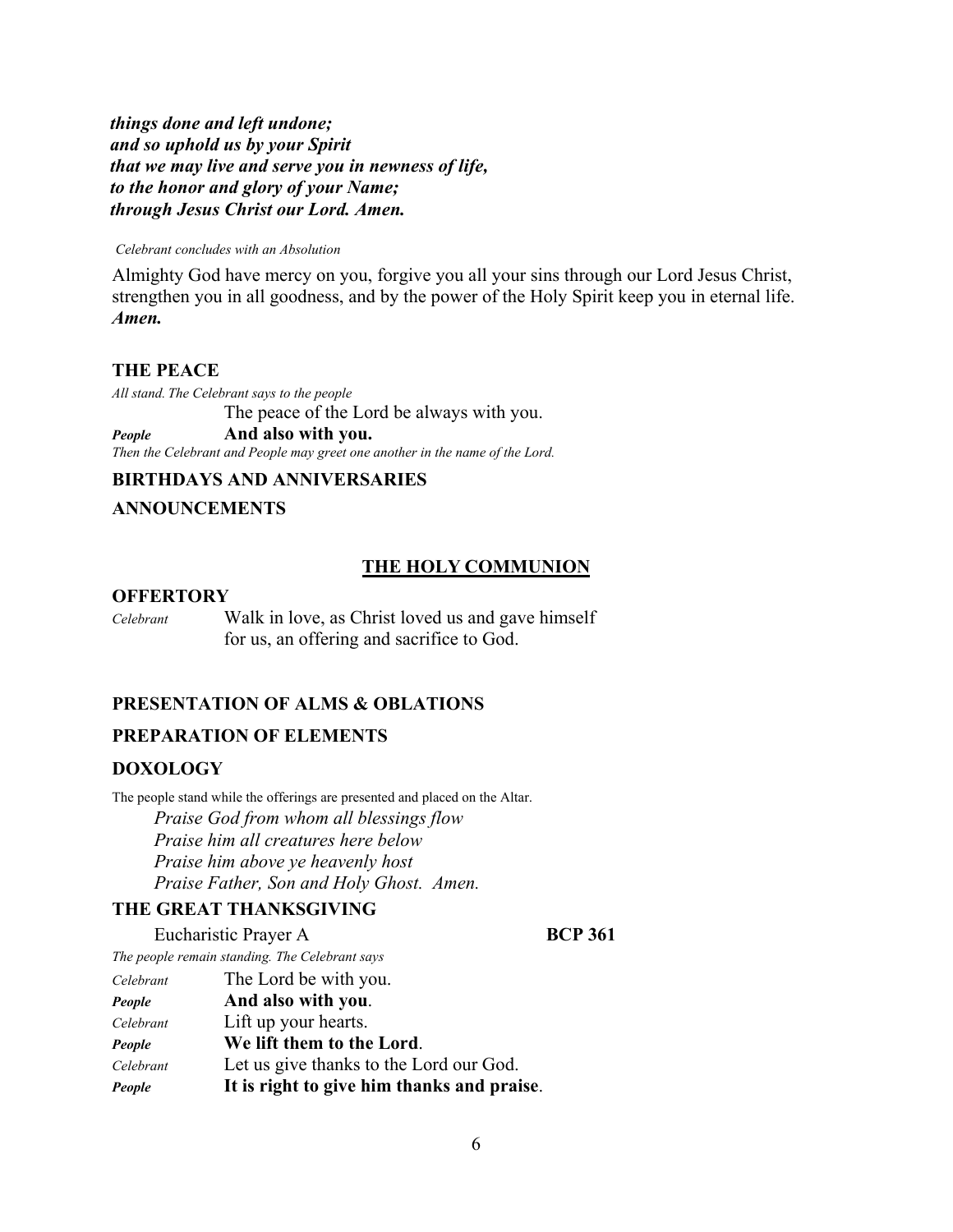It is right, and a good and joyful thing, always and everywhere to give thanks to you, Father Almighty, Creator of heaven and earth.

Through Jesus Christ our Lord, who on the first day of the week overcame death and the grave, and by his glorious resurrection opened to us the way of everlasting life.

Therefore we praise you, joining our voices with Angels and Archangels and with all the company of heaven, who for ever sing this hymn to proclaim the glory of your Name:

*Celebrant and People* 

| <b>The Sanctus (say)</b> | Holy, Holy, Holy Lord,                           |
|--------------------------|--------------------------------------------------|
|                          | God of power and might,                          |
|                          | Heaven and earth are full of your glory. $(2Xs)$ |
|                          | Hosanna, Hosanna in the highest. $(2Xs)$         |

*The people stand or kneel. Then the Celebrant continues* 

Holy and gracious Father: In your infinite love you made us for yourself; and, when we had fallen into sin and become subject to evil and death, you, in your mercy, sent Jesus Christ, your only and eternal Son, to share our human nature, to live and die as one of us, to reconcile us to you, the God and Father of all.

He stretched out his arms upon the cross, and offered himself, in obedience to your will, a perfect sacrifice for the whole world.

On the night he was handed over to suffering and death, our Lord Jesus Christ took bread; and when he had given thanks to you, he broke it, and gave it to his disciples, and said, "Take, eat: This is my Body, which is given for you. Do this for the remembrance of me."

After supper he took the cup of wine; and when he had given thanks, he gave it to them, and said, "Drink this, all of you: This is my Blood of the new Covenant, which is shed for you and for many for the forgiveness of sins. Whenever you drink it, do this for the remembrance of me."

Therefore we proclaim the mystery of faith.

# **The Memorial Acclamation**

| (Said) | <b>Christ has died.</b> |  |
|--------|-------------------------|--|
|        | Christ is risen.        |  |
|        | Christ will come again. |  |

#### *The Celebrant continues*

We celebrate the memorial of our redemption, O Father, in this sacrifice of praise and thanksgiving. Recalling his death, resurrection, and ascension, we offer you these gifts. Sanctify them by your Holy Spirit to be for your people the Body and Blood of your Son, the holy food and drink of new and unending life in him. Sanctify us also that we may faithfully receive this holy Sacrament, and serve you in unity, constancy, and peace; and at the last day bring us with all your saints into the joy of your eternal kingdom.

All this we ask through your Son Jesus Christ. By him, and with him, and in him, in the unity of the Holy Spirit all honor and glory is yours, Almighty Father, now and for ever.

**The Great Amen (say)** *Amen. Amen. Amen.*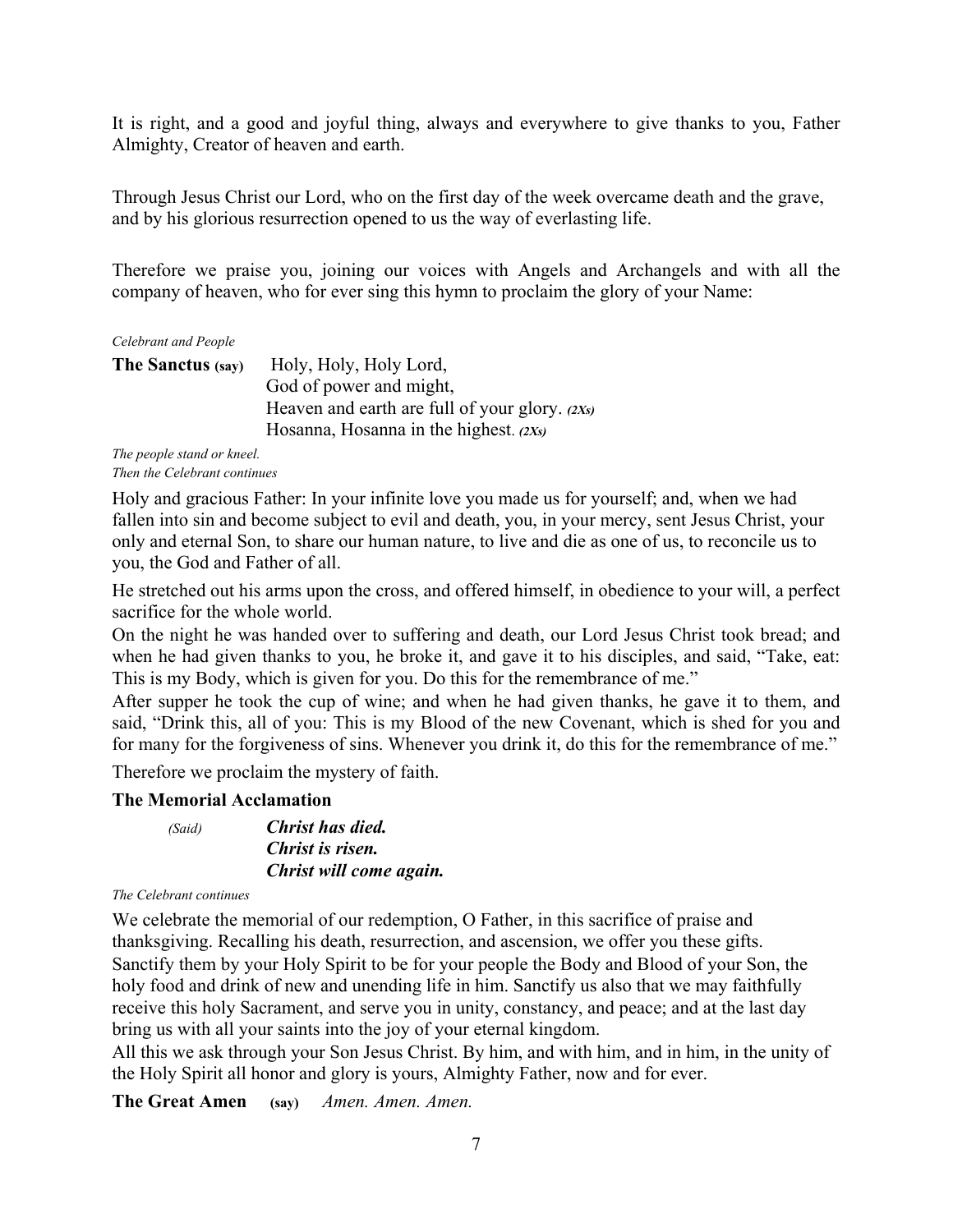*Celebrant And now, as our Savior Christ has taught us, we are bold to say,* 

*People and Celebrant* 

Our Father, who art in heaven, hallowed be thy Name, thy kingdom come, thy will be done, on earth as it is in heaven. Give us this day our daily bread. And forgive us our trespasses, as we forgive those who trespass against us. And lead us not into temptation, but deliver us from evil. For thine is the kingdom,

and the power, and the glory, for ever and ever. Amen.

### **THE BREAKING OF THE BREAD BCP 364**

*Celebrant* Alleluia. Christ our Passover is sacrificed for us; *People Therefore let us keep the feast. Alleluia. Celebrant* The Gifts of God for the People of God.

Take them in remembrance that Christ died for you, and feed on him in your hearts by faith, with thanksgiving.

*\* All baptized Christians are welcome to receive communion. For those not yet baptized (or for baptized visitors who do not wish to receive the Sacrament), you may come to the altar rail and cross your arms; the priest will be happy to pray a prayer of blessings.\* Administration of Communion:* 

 *- Please follow usher's directions to altar rail.* 

 *- The consecrated bread is offered with the words,* 

 *"The Body of Christ, the bread of heaven." (Amen).* 

*\* Intercessory Prayer is available at the back of the Sanctuary.* 

#### **COMMUNION HYMN**

#### **BOB #139, Lamb of God**

Your only Son, no sin to hide But You have sent Him from Your side To walk upon this guilty sod

And to become the Lamb of God.

Your gift of love, they crucified They laughed and scorned Him as He died The humble King they named a fraud And sacrificed the Lamb of God.

> *O Lamb of God, sweet Lamb of God I love the holy Lamb of God.*